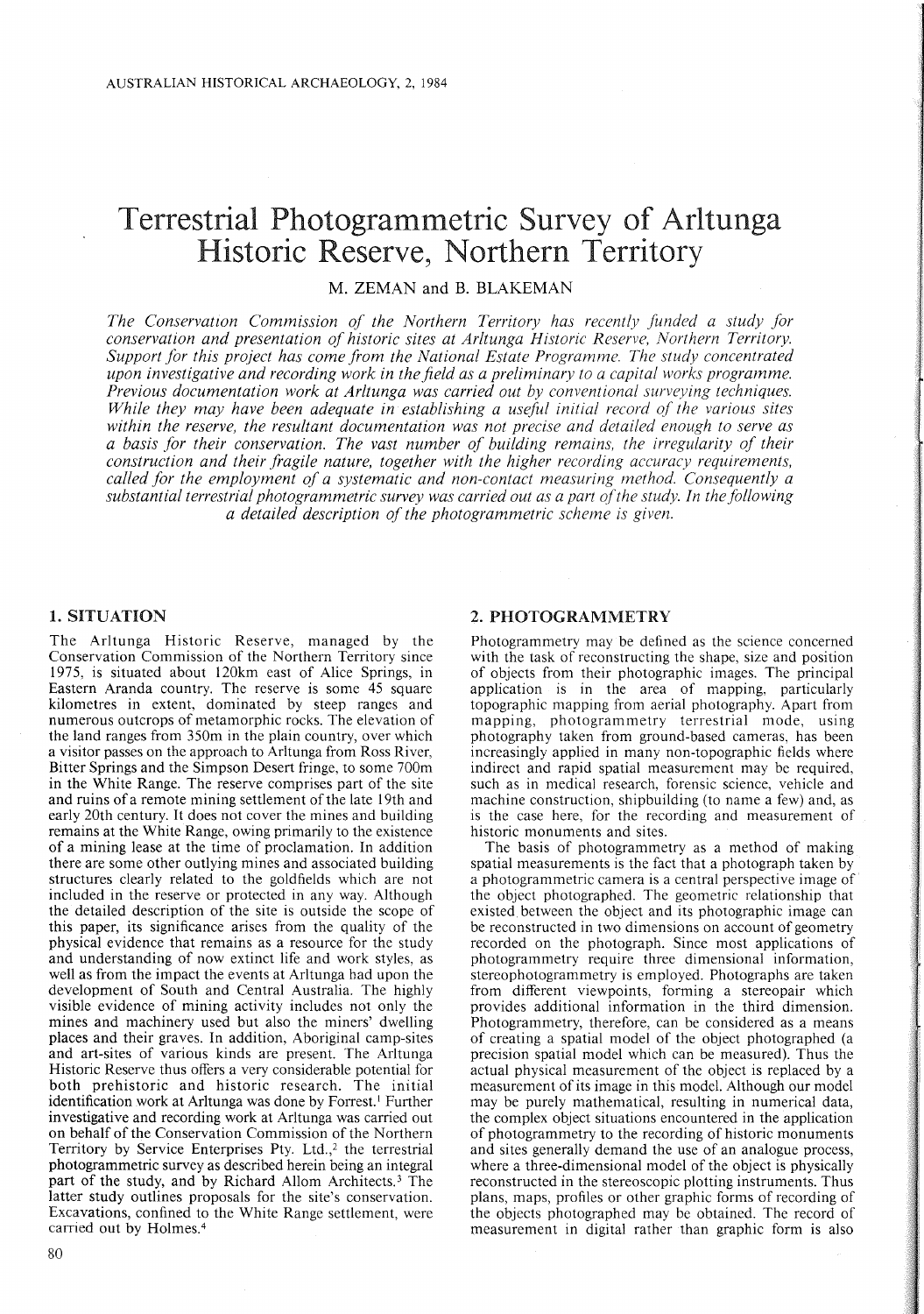possible. The three coordinates at any point of the model may be recorded and stored on tape for later use.

Photogrammetric survey may be divided into three distinct phases, namely: photography or data acquisition, measurement or data evaluation, and data presentation. In the first phase, consideration is given to the desired accuracy of the final product, the camera to object distance, (often controlled by the circumstances of the site) the availability of photogrammetric instrumentation (in both the data acquisition and data evaluation phases) and the camera locations during photography. The photographs are then taken in order to obtain the necessary images that are to be measured. They may be taken in either of two ways. A single metric camera may be used and the two photographs taken from spatially separated exposure positions. An alternative method is to use twin cameras mounted rigidly at either end of a connecting bar of fixed length, allowing the pair of photographs to be taken simultaneously. These cameras are known as stereometric cameras.

In the second phase, the measurements are made in an analogue type plotting instrument whose viewing system enables an operator to view the model stereoscopically. A measuring mark is used to measure the model in all three dimensions. Its movement throughout the model is usually mechanically transferred to a plotting table pencil at the predetermined scale. Prior to measuring the model, its scale and attitude is determined by a comparison of the object control points, surveyed previously by theodolite, with their photographic images. The data presentation phase involves a cartographic enhancement of a stereoplotter pencil compilation manuscript.

The use of terrestrial photogrammetry as a means of three dimensional recording of historical monuments and sites has been practised outside Australia for decades, particularly in Europe. Several countries have set up special photogrammetric units to undertake comprehensive recording programmes of their architectural heritage. In addition, academic institutions and commercial photogrammetric organisations are carrying out projects.

In Australia, although terrestrial photogrammetry has been used for topographic mapping of large scale engineering works, its use in architectural heritage recording has been limited and generally confined to projects undertaken in *ad hoc* fashion by individual workers in several academic institutions. An exception to this state of affairs has been a major research project conducted by Rivett for the Australian Heritage Commission.<sup>5</sup> His report, evaluating the various areas of terrestrial photogrammetry application to the recording of monuments and sites through several pilot projects, is a valuable contribution in that it provided a stimulus to further activity in this field.

# 3. PHOTOGRAMMETRIC INSTRUMENTATION USED

A Wild P31 Universal Terrestrial Camera, equipped with a wide-angle lens, calibrated focal length of 99.30mm which can be set directly in most of the stereoplotting instruments for aerial photography, was used for the photography described in this paper (Fig. 1). The camera, of relatively recent manufacture, was designed for topographic surveys at medium distances as well as close-range applications.

The P31 consists of two main parts, the camera support and the actual high precision metric camera, which can be conveniently replaced by a Wild T2 theodolite if angular observations or distance measurements are required from the camera stations. The camera support incorporates a tilting ring with four locking positions, so that the longer dimensions of the 83/90mm  $\times$  117mm useful image format of the glass plate can be positioned horizontally or vertically. Additionally, the principal point is offset by 15mm relative to the format centre, enabling optimum utilisation of the format. The tilting ring can be rotated about the horizontal



*Fig.* 1: *A Wild P31 Universal Terrestrial Camera (Courtesy of Wild Heerbrugg).*

axis, so that the camera can be set at tilts of  $\pm 7$ <sup>g</sup>,  $\pm 14$ <sup>g</sup>,  $\pm 25$ <sup>g</sup>,  $\pm 30^{\circ}$  and  $\pm 100^{\circ}$ , the last angle allowing a photograph to be taken vertically upward. Fixed stops for rotations about the vertical axis are featured at  $\pm 25$ <sup>g</sup>. The lower part of the camera support carries the orientation telescope, so that the direction of the camera axis may be set in relation to the other camera station.

The wide-angle lens is corrected for the visible and infrared regions of the spectrum and has a fixed focus of 25m. The focusing on the different object distances is achieved by means of the insertion of spacer rings of different thicknesses, between the lens and camera body, by the user himself or herself. This permits a range of focus from 2m to infinity. The resultant changes in principal distance are recorded photographically. The shutter, equipped with a cable-release, provides for exposure times of 1 to 1/500th of a second. The camera takes photographs on  $100 \text{mm} \times 125 \text{mm}$  glass plates or on black-and-white or colour roll film.

The camera was loaned for the purpose of this survey by the Darwin Community College.

The survey photography was plotted in a Wild Autograph A5 stereoscope plotting instrument at the School of Surveying, South Australian Institute of Technology. This instrument, characterised by stable and simple mechanical construction, is representative of the early universal plotters category. It is well suited for plotting from terrestrial photographs owing to generous tilt ranges. The instrument employs the mechanical projection principle, the restitution of a spatial model being simulated by mechanical means.

### 4. TERRESTRIAL PHOTOGRAMMETRIC **SURVEY**

The photographic work was preceded by the establishment of a planimetric and altimetric control network, over the reserve and White Range, by the traverse method. This proved to be a substantial part of the overall task, as the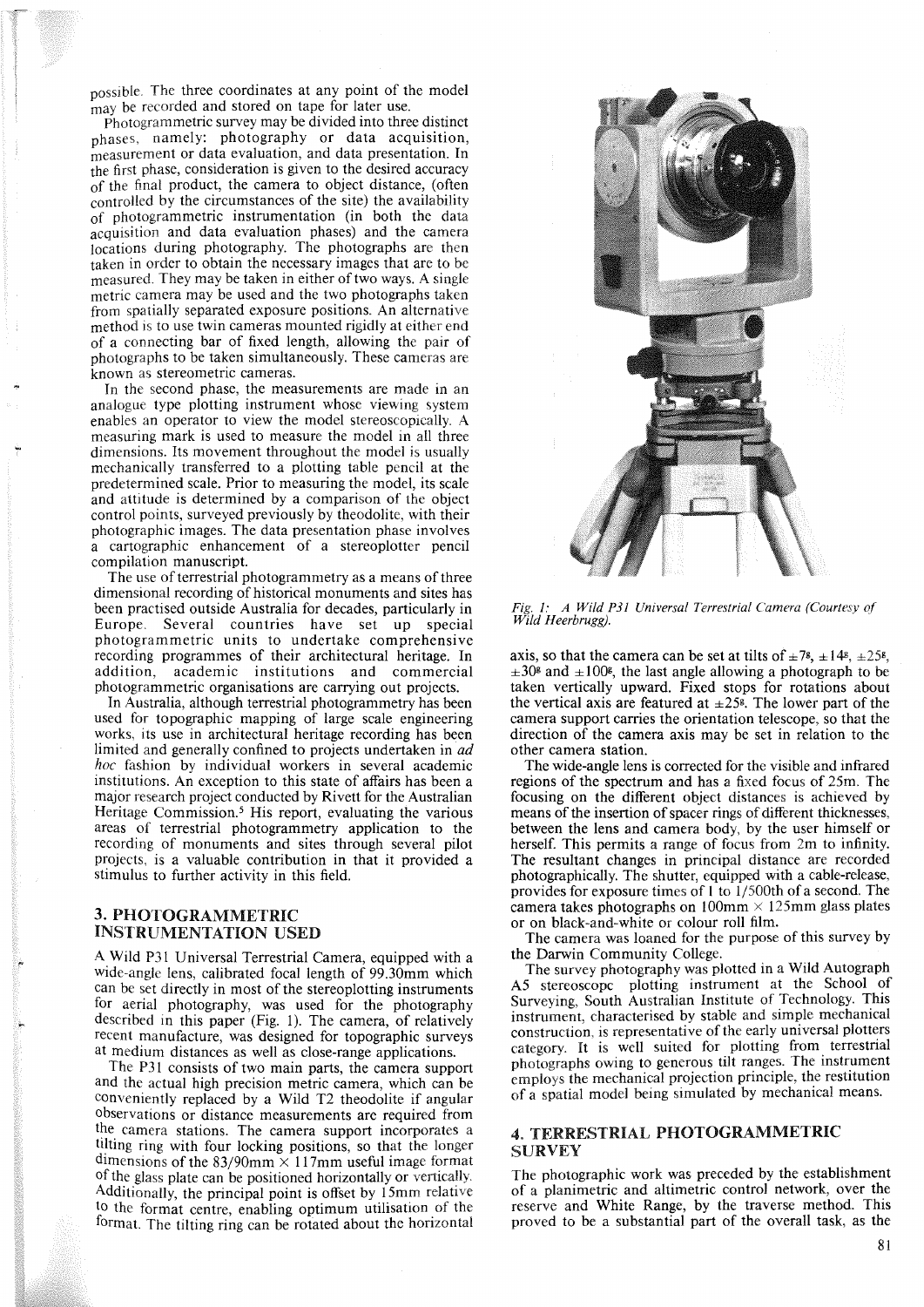

reserve and White Range contain in excess of 200 individual and group structures. Nevertheless, it was felt that such a control net, apart from constituting an independent and adequate basis for the purposes of this survey, would also provide a coherent mapping system for further scientific research by other workers.

Traversing for horizontal control was based on survey marks established by earlier surveys. These marks were connected to the Australian Map Grid System. Survey for vertical control was based on the national Australian Height Datum. Using an existing bench mark at Arltunga as a datum, a level-run was undertaken to the White Range with temporary bench marks being established in the vicinity of the sites concerned. These bench marks were later used to obtain reduced levels of all camera stations and associated control points. The accuracy of any heighted control point was estimated at  $\pm 0.02$ m, with an accuracy of  $\pm 0.005$ m between points at a particular site. The accuracy of horizontal control in relation to the Australian Map Grid was estimated at  $\pm 0.1$ m, although in relation to each other at a particular site coordinates are accurate to  $\pm 0.01$ m. The aforementioned accuracies, anticipated in both the planimetric and altimetric control network, were well within the limits imposed by a photogrammetric scheme.

The establishment of a primary control net of coordinated survey marks was followed by the acquisition of survey photographs. The photography acquisition is a very important phase of a terrestrial photogrammetric survey, in that it constitutes the basis from which the desired endproduct, the measured drawings, will be finally developed. It involves the site's initial reconaissance and establishment *Fig.* 2: *Survey photograph of the Police Residence chimney taken from the right-hand base terminal. The original negative* is *S3mm* X *117mm. The camera calibrated focal length (99.30mm), and the photograph number* (I 1), *are recorded on the photograph during exposure.*



*Fig.* 3: *A planimetric plot ofthe Police Residence chimney. Original scale of drawing 1:10.*